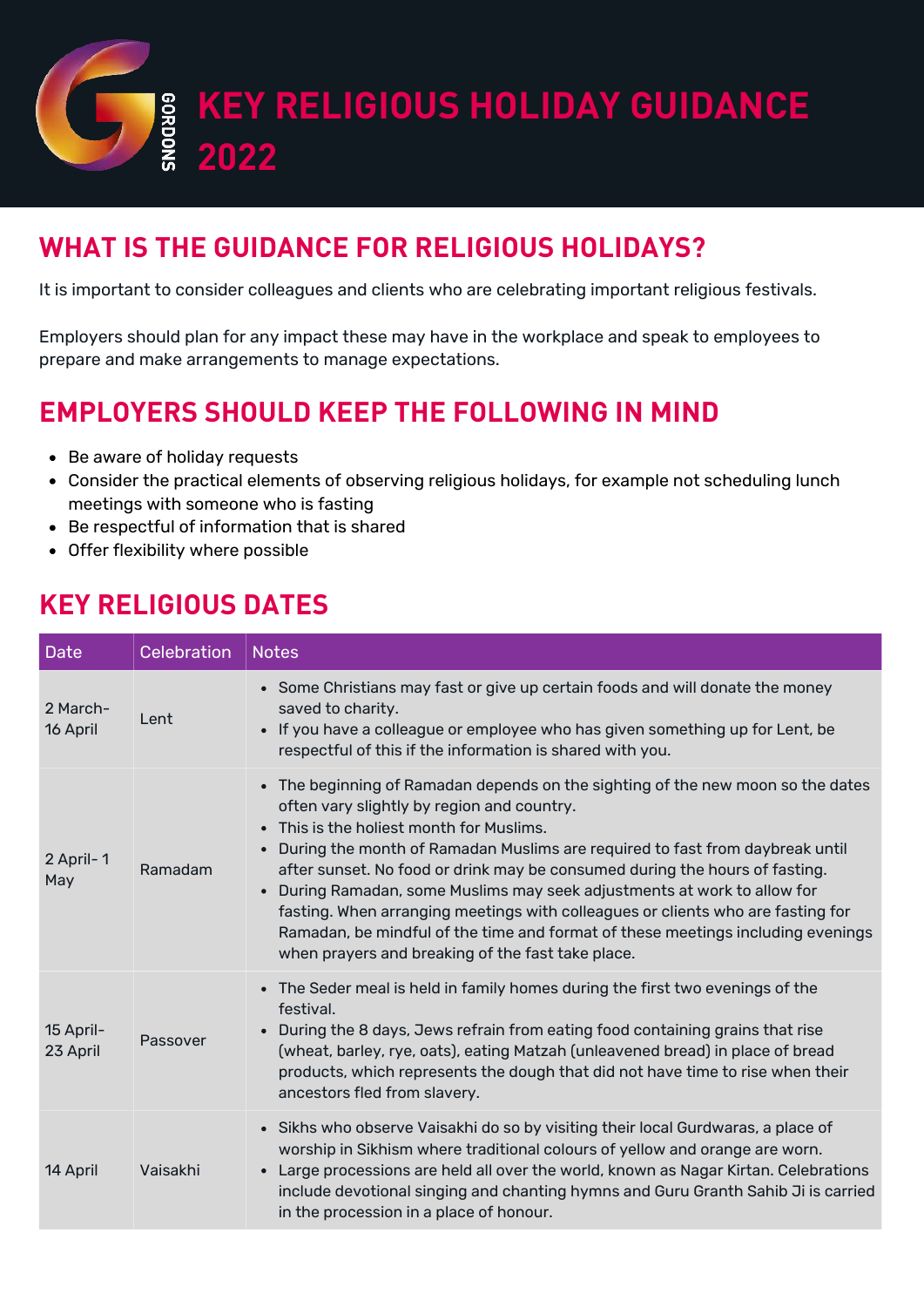**KEY RELIGIOUS HOLIDAY GUIDANCE 2022**<br>**2022** 

## **KEY RELIGIOUS DATES**

| <b>Date</b> | <b>Celebration</b>                 | <b>Notes</b>                                                                                                                                                                                                                                                                                                                                                                                                                                                                                           |
|-------------|------------------------------------|--------------------------------------------------------------------------------------------------------------------------------------------------------------------------------------------------------------------------------------------------------------------------------------------------------------------------------------------------------------------------------------------------------------------------------------------------------------------------------------------------------|
| 17 April    | Easter                             | • Easter Sunday is 17 April this year for the Western Church, with Maundy Thursday,<br>and Good Friday preceding.<br>Orthodox Christians celebrate Easter Sunday on 24 April.<br>• Many Easter traditions, such as the giving of chocolate Easter eggs, symbolise the<br>gift of new life.<br>• Many of the UK's statutory holidays are fixed around Christian festivals. However,<br>colleagues may seek some adjustments to attend certain masses and services (for<br>example, on Maundy Thursday). |
| 2 May       | Eid                                | • This is a time - once the fast of Ramadan has been completed - for making gifts to<br>the poor. It is especially a time for new clothes, good food, and presents for<br>children. Families get together and contact friends, especially those who live far<br>away.<br>• The traditional greeting is 'Eid Mubarak' - 'a happy and blessed Eid'.                                                                                                                                                      |
| 6 May       | Wesak/<br><b>Buddha Day</b>        | • Houses are decorated with lanterns and garlands, and temples are ringed with<br>little oil lamps.<br>• 'Wesak cards' are sent to friends and donations given to those in need.<br>• Water is poured over the shoulders of the Buddha in a ritual known as "Bathing the<br>Buddha" as a reminder to purify the mind from greed, hatred and ignorance.                                                                                                                                                 |
| 9 July      | Eid al-Adha                        | • This is the second Eid celebration in the Muslim year. The name means Festival of<br>the Sacrifice and lasts until 13 July. It commemorates Ibraham's willingness to<br>sacrifice his son.<br>• Muslims mark the occasion by sacrificing a lamb, goat, cow or other animal and<br>sharing the meat with friends and neighbours, and with the poor and needy.                                                                                                                                         |
| 11 July     | Rasksha<br><b>Bandhan</b>          | • Raksha Bandhan, also known as Rakhi Purnima or Rakhi, is a Hindu festival that<br>focuses on the love and duty between brothers and sisters.<br>• On this special day, sisters tie a thread for the protection of their brother. Sisters<br>pray for their brother's long life when they tie 'Rakhi' on their brother's wrist as a<br>mark of affection.                                                                                                                                             |
| 24 October  | Diwali                             | • Diwali, known as the Festival of Lights is a colourful and happy celebration<br>celebrated by Hindu's. Families prepare their homes and themselves for the<br>special festivities that symbolise the victory of spiritual goodness and the lifting of<br>spiritual darkness.<br>• Fireworks displays are set off to drive away evil, oil lamps are lit, flower garlands<br>are made, candles float in bowls of water outside homes and sweets are shared as<br>part of the festivities.              |
| 24 October  | <b>Bandi Chhor</b><br><b>Divas</b> | • Celebrated on the same day as Diwali, Sikhs remember the release from prison and<br>return to Amritsar of the sixth Guru, Guru Hargobind Sahib Ji. The name Bandi<br>Chhor Divas means liberation of prisoners day.<br>• This day reminds Sikhs of freedom, human rights and justice.                                                                                                                                                                                                                |